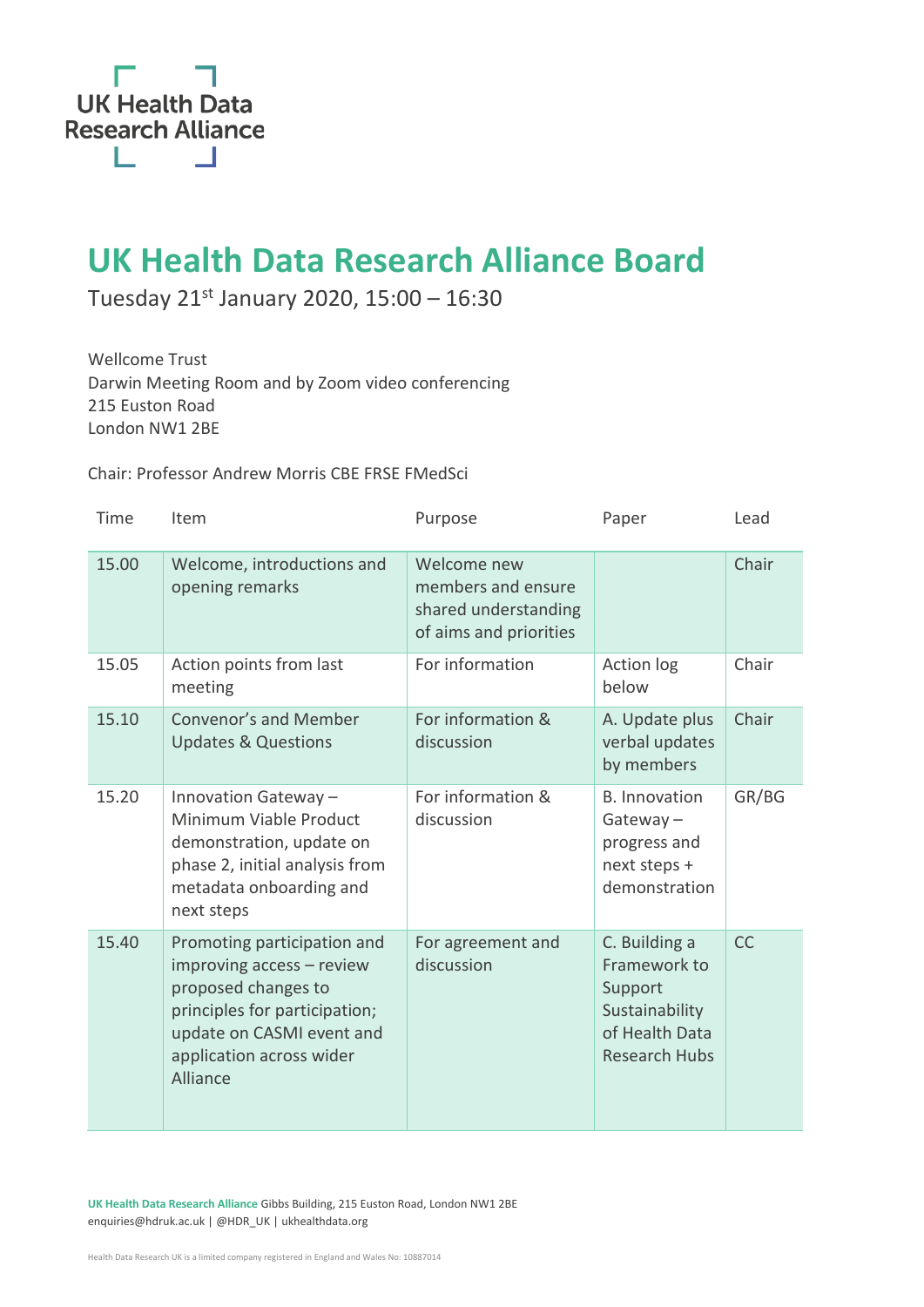| 15.55 | Transparency and<br>communicating the Alliance's<br>activity                       | For comment and<br>agreement | D.<br>Transparency<br>proposals   | AW/DS     |
|-------|------------------------------------------------------------------------------------|------------------------------|-----------------------------------|-----------|
| 16.05 | Data Quality and Standards<br>update and next steps                                | For information              | Presentation                      | <b>NS</b> |
| 16.15 | <b>Trusted Research</b><br><b>Environment position</b><br>statement and next steps | For comment                  | E. Draft<br>position<br>statement | TH/DS     |
| 16.20 | Any other business, including<br>Alliance symposium on 4 <sup>th</sup><br>Feb      | For information              | F. Draft Event<br>agenda          | <b>AW</b> |
| 16.30 | Close                                                                              |                              |                                   | Chair     |

NB. The Alliance Quarterly Communications Plan will be circulated separately and will only be discussed if members wish to raise any points under AOB.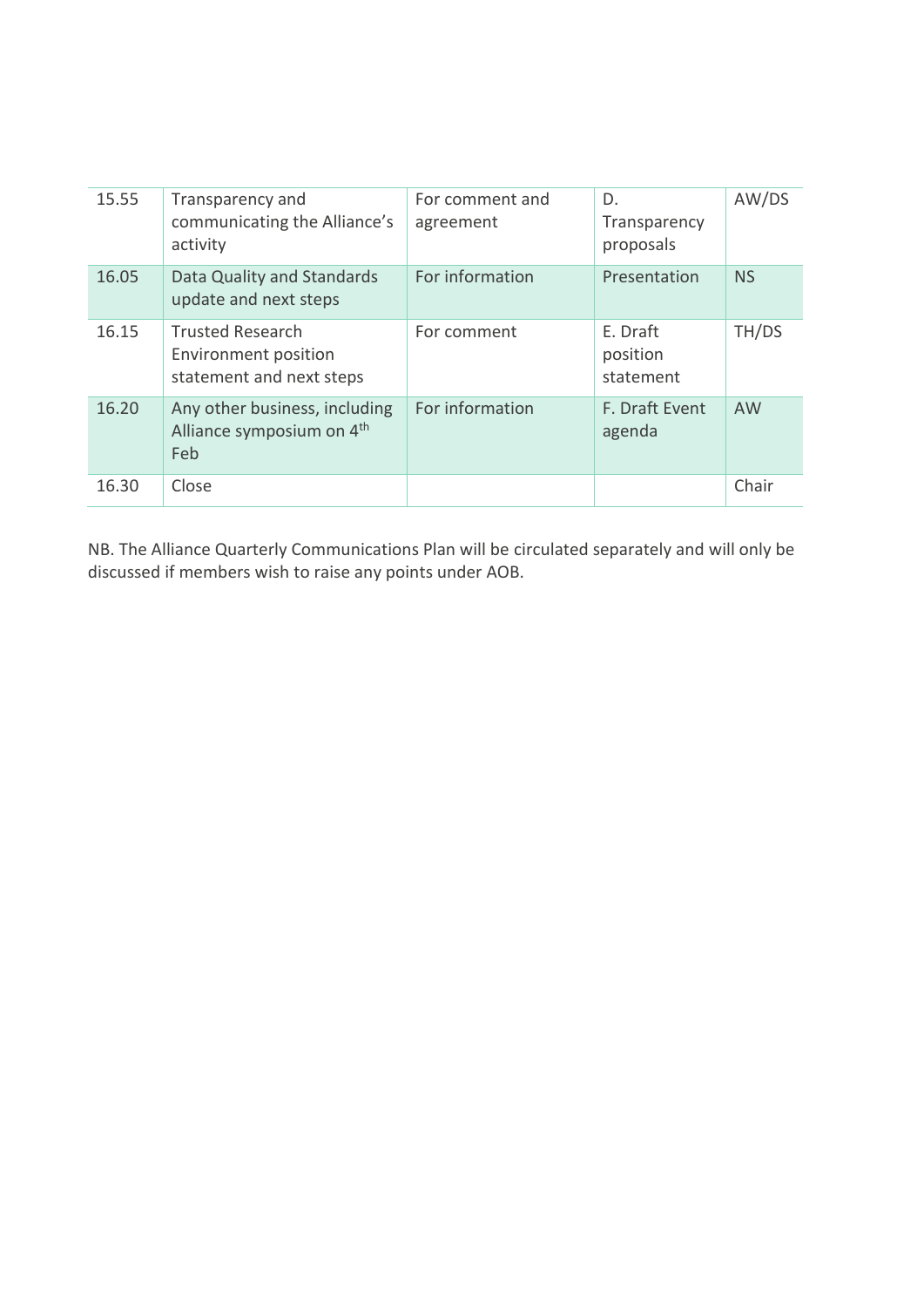## Action Log as at 21 Jan 20

| <b>Ref</b>     | <b>Action</b>                                                                                                                                                                                                                                | Who            | By<br>When    | <b>Status</b>                                                                                     |
|----------------|----------------------------------------------------------------------------------------------------------------------------------------------------------------------------------------------------------------------------------------------|----------------|---------------|---------------------------------------------------------------------------------------------------|
| $\mathbf{1}$   | Alliance members to work with HDR UK<br>Innovation Gateway team to prepare data<br>for loading onto the Innovation Gateway<br>MVP over the next 3 months.                                                                                    | <b>Members</b> | <b>Jan-20</b> | Completed for MVP -<br>over 400 datasets<br>represented with<br>metadata on Innovation<br>Gateway |
| $\overline{2}$ | Alliance members to suggest priority data<br>to load onto Gateway                                                                                                                                                                            | <b>Members</b> | <b>Oct-19</b> | <b>Completed for MVP</b>                                                                          |
| 3              | Suggest industry users for the Innovation<br>Gateway                                                                                                                                                                                         | <b>JV</b>      | Oct-19        | Completed                                                                                         |
| 4              | Re-visit delivery groups and send details of<br>personnel to work on the delivery group<br>activities.                                                                                                                                       | <b>Members</b> | Oct-19        | Work in progress as<br>delivery sub-groups<br>continue to take shape<br>and new members join      |
| 5              | Provide a named convenor for each delivery<br>sub-group and circulate to Alliance<br>members.                                                                                                                                                | Secretariat    | Oct-19        | Partially Complete - as<br>above                                                                  |
| 6              | Update building blocks schematic following<br>feedback and further comments to include<br>definitions.                                                                                                                                       | Secretariat    | Oct-19        | No further action yet<br>taken                                                                    |
| $\overline{7}$ | Ensure that the Alliance Symposium on 4<br>February 2020 is in the diary                                                                                                                                                                     | All            | <b>Feb-20</b> | <b>Invitations circulated</b>                                                                     |
| 8              | View the new Alliance website:<br>https://ukhealthdata.org/                                                                                                                                                                                  | All            | <b>Nov-19</b> | <b>Assumed closed</b>                                                                             |
| 9              | View and submit any comments on the new<br><b>BRIAN</b> (the Brain tumouR Information and<br>Analysis Network) website:<br>https://askbrian.org.uk/ and provide any<br>feedback to Claire Normand<br>Clare.Normand@thebraintumourcharity.org | All            | <b>Nov-19</b> | <b>Assumed closed</b>                                                                             |
| 10             | Nominate a data officer to complete online<br>data quality and standards draft strategy                                                                                                                                                      | All            | <b>Nov-19</b> | Complete for most<br>members                                                                      |
| 11             | Volunteer (or nominate volunteers) to get<br>involved in shaping Innovation Gateway                                                                                                                                                          | All            | 6 Nov 19      | Closed for MVP but<br>opportunities during<br>Phase 2                                             |
| 12             | Ensure your organisation is engaging with<br>the metadata onboarding process                                                                                                                                                                 | All            | $Jan-20$      | Some capital funds<br>remain available to<br>support the work                                     |